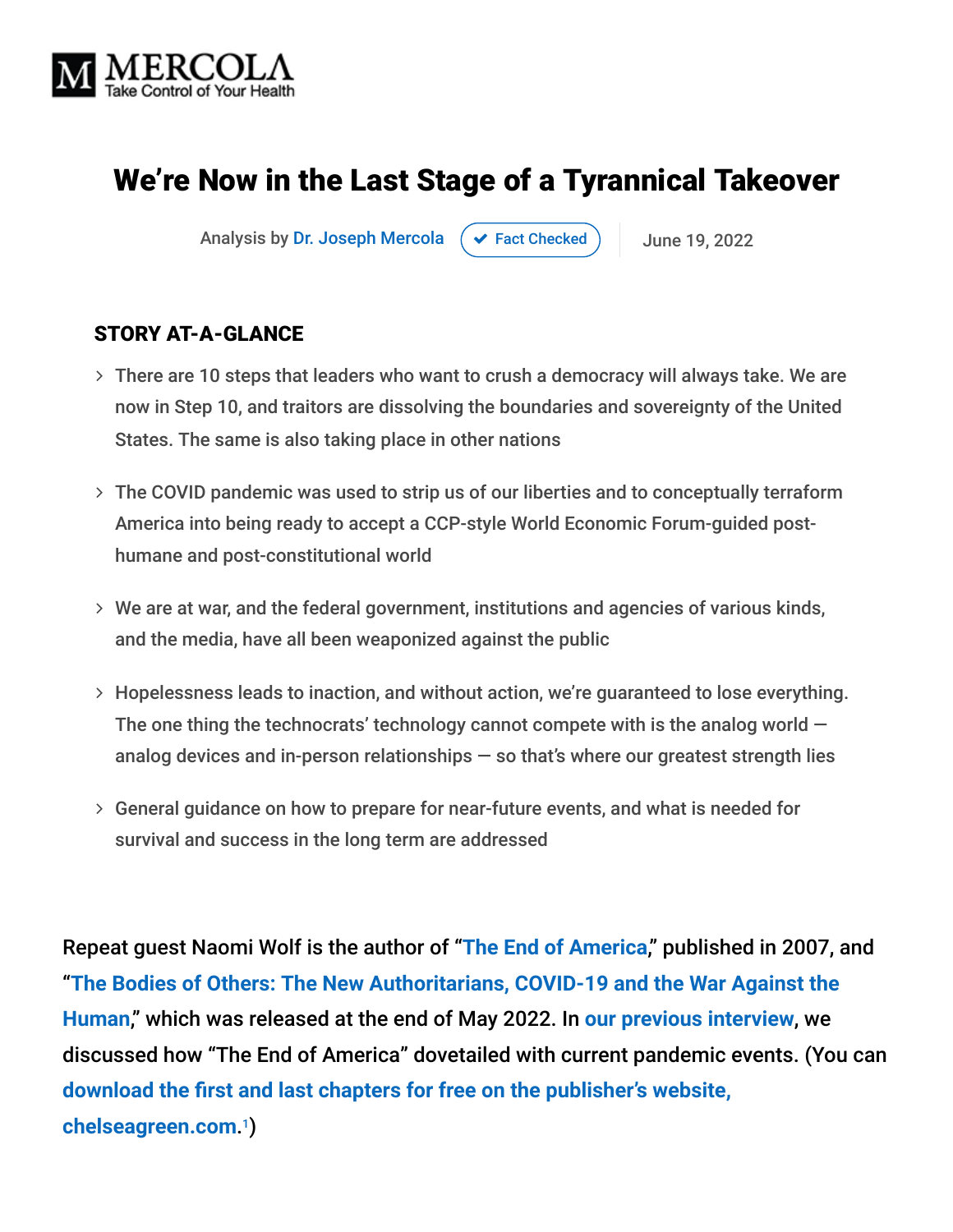Here, we review what lies ahead if we don't challenge and stand firm against the global control agenda. It's really important to realize that the progression toward tyranny and loss of freedom is neither new nor accidental  $-$  and really has nothing to do with COVID or biosecurity per se.

These are just convenient justifications for the unjustifiable. No, this is a comprehensive plan for a global takeover that's been in the works for many decades. What we're seeing now is just the final implementation.

*"I wrote 'The End of America' when I saw that issues around terrorism and the terror threat post-9/11 were being used in such a way as to hype fear and strip us of our civil liberties,"* Wolf says. *"There are 10 steps to fascism that leaders who want to crush a democracy will always take. They're the same 10 steps whether the leaders are on the left or on the right. It really doesn't matter.*

*So, I looked at history at different times and places in which a robust democracy was crushed. You start with invoking a terrifying threat. It can be a real threat, but it's hyped. You go on to surveil citizens. You create militia groups unaccountable to the rule of law.*

*You create a Gulag. You start to demonize whistleblowers and critics. You start to call dissent, treason or espionage or subversion. And then you get to Step 10, which is martial law, declaring emergency law. Well, here we are at Step 10."*

#### The Race Toward a Post-Humane World

In the summer of 2020, New York Gov. Andrew Cuomo declared residents could not have more than six people in their homes. As noted by Wolf, this is a massive and very clear violation of the First and Fourth Amendments  $-$  the right to privacy and the right to assembly.

That was the moment when Wolf knew for sure that the lockdowns had nothing to do with a public health emergency. That's when she knew we were right smack dab in the middle of Step 10.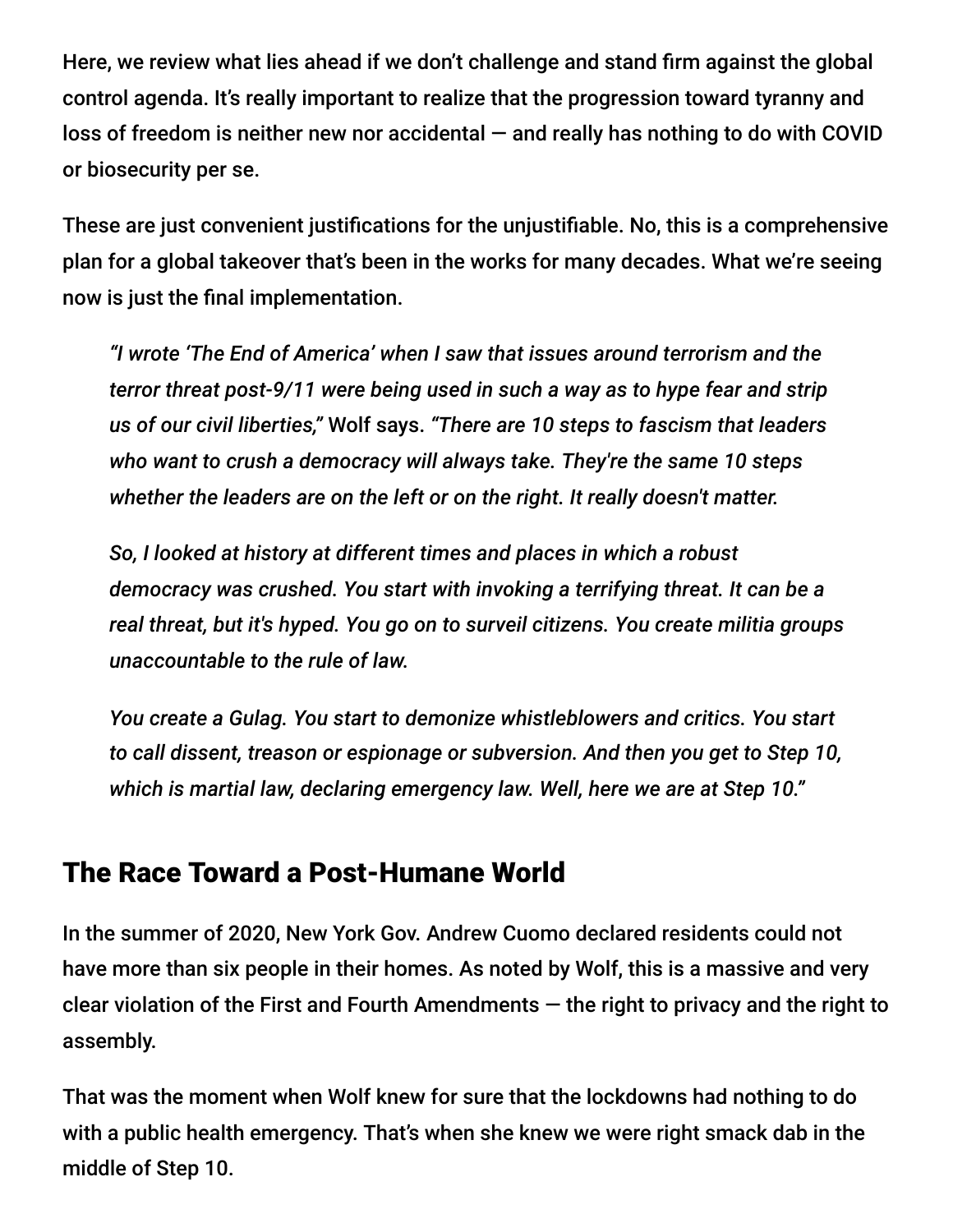*"We were seeing a wholesale race to exploit what was messaged as a global pandemic in such a way as to strip us of our remaining liberties and to terraform America, conceptually, into being ready to accept a CCP-style World Economic Forum-guided post-humane and post-constitutional world,"* she says.

*"And that's only escalated. So, [in 'The Bodies of Others'] I walk the reader through the money flow. I show how bad actors ranging from the World Economic Forum, to the Chinese Communist Party, to the Bill & Melinda Gates Foundation, and of course, to big tech companies, massaged pandemic policy in various ways to suit their ends.*

*I show how millions are flowing to big tech companies especially, as a result of completely medically unnecessary pandemic policies. And finally, I explain speaking as a tech CEO, which I am now — that what the tech companies are driven by is that human beings in human space, having human conversations with human smiles and touch, are a competition that they cannot compete with.*

*So, a lot of the policies that were rolled out, as related to a public health emergency, really serve to kill off that human advantage and transfer assets to big tech companies."*

#### Yes, We Are at War

Part of Step 10 is the proposed World Health Organization Pandemic Treaty, which would give the WHO unbridled privilege to declare an emergency and then have total authority to dictate the global response, even if that response contradicts the constitutional rights of a member state. And, while it may not strike most people as an act of war, it is in fact part of the global war effort against the public, the citizens of the world.

*"Indeed, that's what's happening,"* Wolf says. *"And the fact that Americans have not been able to see this treaty easily to lobby their representatives ... that's just*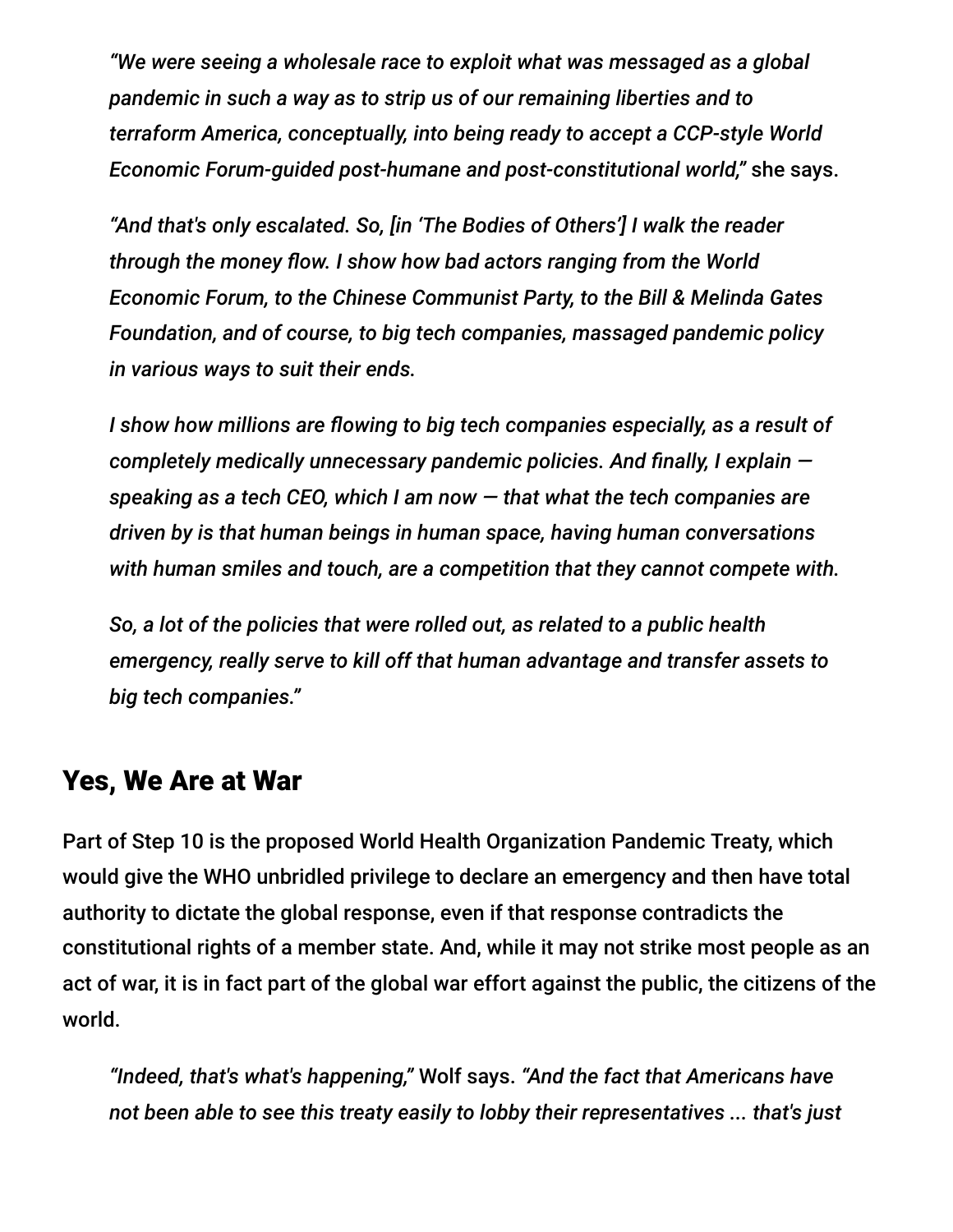*an example of why these metanational treaties are so extraordinarily dangerous ...*

*I wish people would wake up sooner, honestly. I've been warning people for about six months that a war is being waged against us here in the United States. We are at war, even though we think we're not. We don't see bullets flying.*

*This is a new kind of war, and it's a war that the Chinese Communist Party (CCP) has developed very skillfully. Stalinists also developed it skillfully. It's never been done to us like this before, but look at the big picture please. Our southern border is open. Hundreds of thousands of people are pouring in.*

*I'm in favor of legal immigration. I'm the daughter of immigrants. However, what's happening, according to my sources, is that fighting-age men from Ukraine and Afghanistan are pouring in. Millions of dollars in state-of-the-art equipment — night vision goggles, military equipment — vanished in Afghanistan. We didn't recover it.*

*Where is it? Who knows? But these are men who are going all over the country, they're not being identified. Their destinations are not identified. They could be put in place. We are very vulnerable. And then, north of us, our historically peaceful neighbor, Canada, their World Economic Forum puppet, Justin Trudeau, declared martial law for about 24 hours when the truckers were protesting in Ontario.*

*What you saw there was unidentified, very mercenary looking — were they police? Were they soldiers? Very hard to tell because they weren't identified, which is characteristic of an unaccountable mercenary. And they were very violent toward peaceful, lawful Canadian protestors.*

*You saw the same black-clad, unidentifiable, super fit looking mercenaries ... in France. When there were protests against the Green Pass, there was dramatic violence, shocking scenes, by these unidentifiable mercenaries."*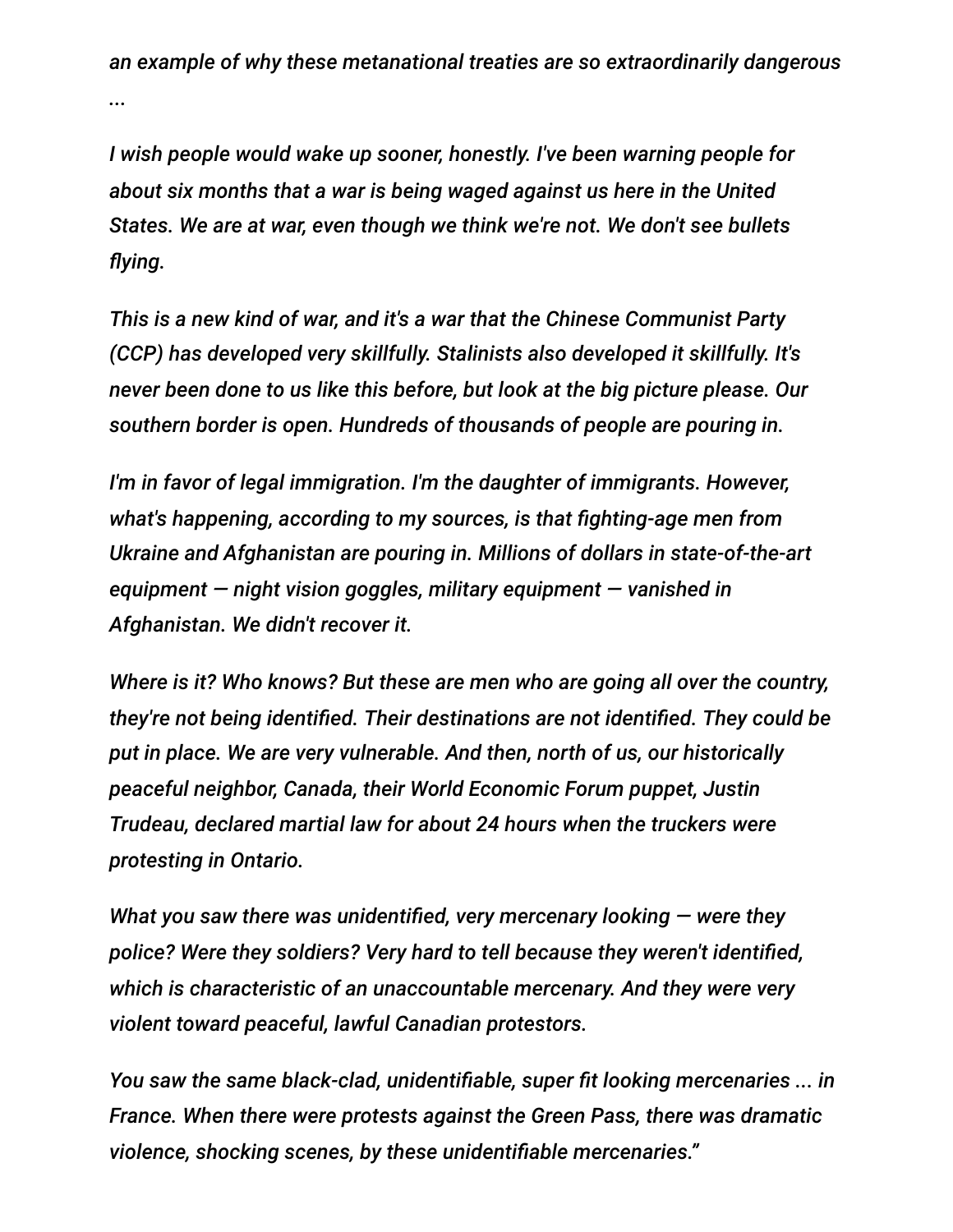#### Emergency Powers Are Being Used as a Weapon of War

As noted by Wolf, all the pieces of the "emergency" also point in an obvious direction. In April 2022, President Biden extended emergency law for the eighth time, and this time he didn't even pretend that it was related to a public health emergency. He said it was due to instability in Iraq. By extending his emergency powers, he can funnel millions of dollars, without accountability, into the Department of Health and Human Services (DHSS).

*"He's basically weaponizing HHS, all the way down to boards of health, which have been weaponized during the pandemic,"* Wolf says. *"So, we are at Step 10. This is Step 10.*

*Nothing legally prevents, right now, here in New York state, the governor from doing what she's trying to do, which is to create quarantine facilities and have a regulation to drag people off to open-ended quarantine if they're exposed to a bloodborne pathogen.*

*We narrowly defeated a similar regulation proposal in Washington state. But with the World Health Organization treaty, they will have that right. Nothing will stop them from having mercenaries that I can't identify show up at the end of my driveway and say, 'Naomi Wolf, you're a public health threat.' And the reason they can do this, also, is that this messaging is focusing on mental health too.*

*So, if you fold mental health into public health, then you get a rationale to say, 'Oh, dissent is a form of craziness,' the way that it's framed in, for instance, communist China. So, we are dissolving sovereignty all over the world if the WHO treaty is signed. It's absolutely terrifying. We need to wake up and realize that this war is being waged against us. Traitors are dissolving the boundaries of our nation."*

#### Who Are the Perpetrators?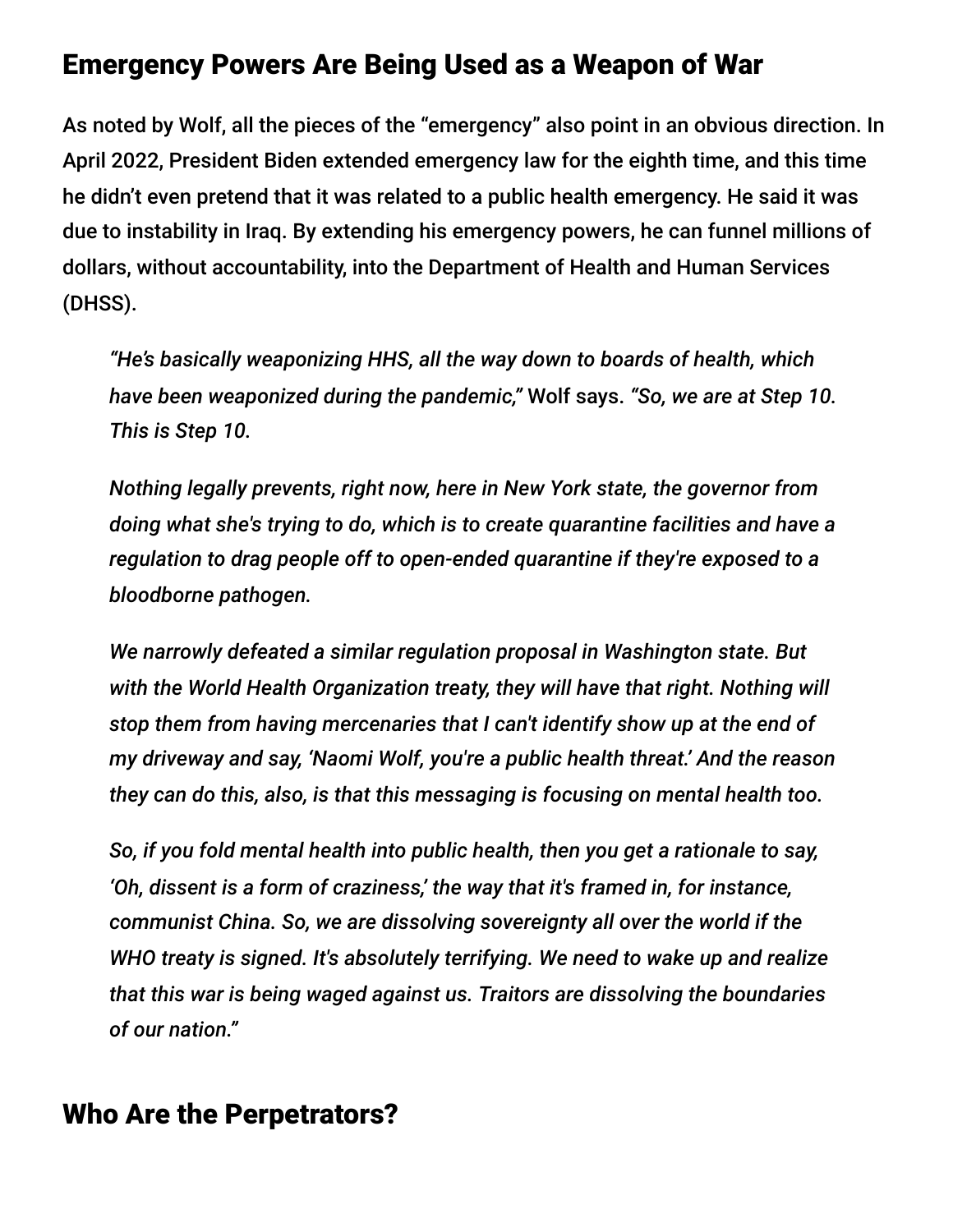I suspect the perpetrators of this war are the global cabal that embraces technocracy and transhumanism. Wolf believes perpetrators fall into several different camps.

*"You were way ahead of the curve in identifying how serious this was, and the sources from which it would emanate. But I don't see them as having no light between them. I see that they're loosely operating in concert. Certainly, technocrats. Big Tech is an alliance of technocrats. Certainly, the World Economic Forum ...*

*Big Pharma isn't even the main driver, in my judgment, as powerful and scary as it is. I think they're using pharma as a global weapon.*

*So, these entities — and the Bill & Melinda Gates Foundation and other bad nonprofits like the EcoHealth Alliance, which is at the center of everything, and other aligned bad nonprofits like the Committee for State and Territorial Epidemiologists — these third-party nonprofits allow government agencies like the CDC to offshore their criminality.*

*For instance, the CDC contracted with these third parties to manage their data. My book shows how there's been a consistent mismanagement or manipulation of data around the pandemic to the extent that one of my chapters is called 'The Unverifiable Pandemic.'*

*All of these bad actors are loosely aligned. They're talking to each other. Amazon, Google and Microsoft benefit from the pandemic. Google owns Baseline, which you have to sign in to, to get a CVS PCR test. Microsoft builds the vaccine passports. Bill Gates is invested in the vaccines. I just did a bombshell interview with RFK Jr. in which he said all of the big tech companies are invested in vaccines.*

*It's a pretty fully fleshed out methodology that involves Big Tech, the CCP, the World Economic Forum, and now the WHO as a delivery method, to create a one world matrix in which nation states are meaningless, parliaments and congresses are meaningless, and all of us are surveilled, tracked and regularly*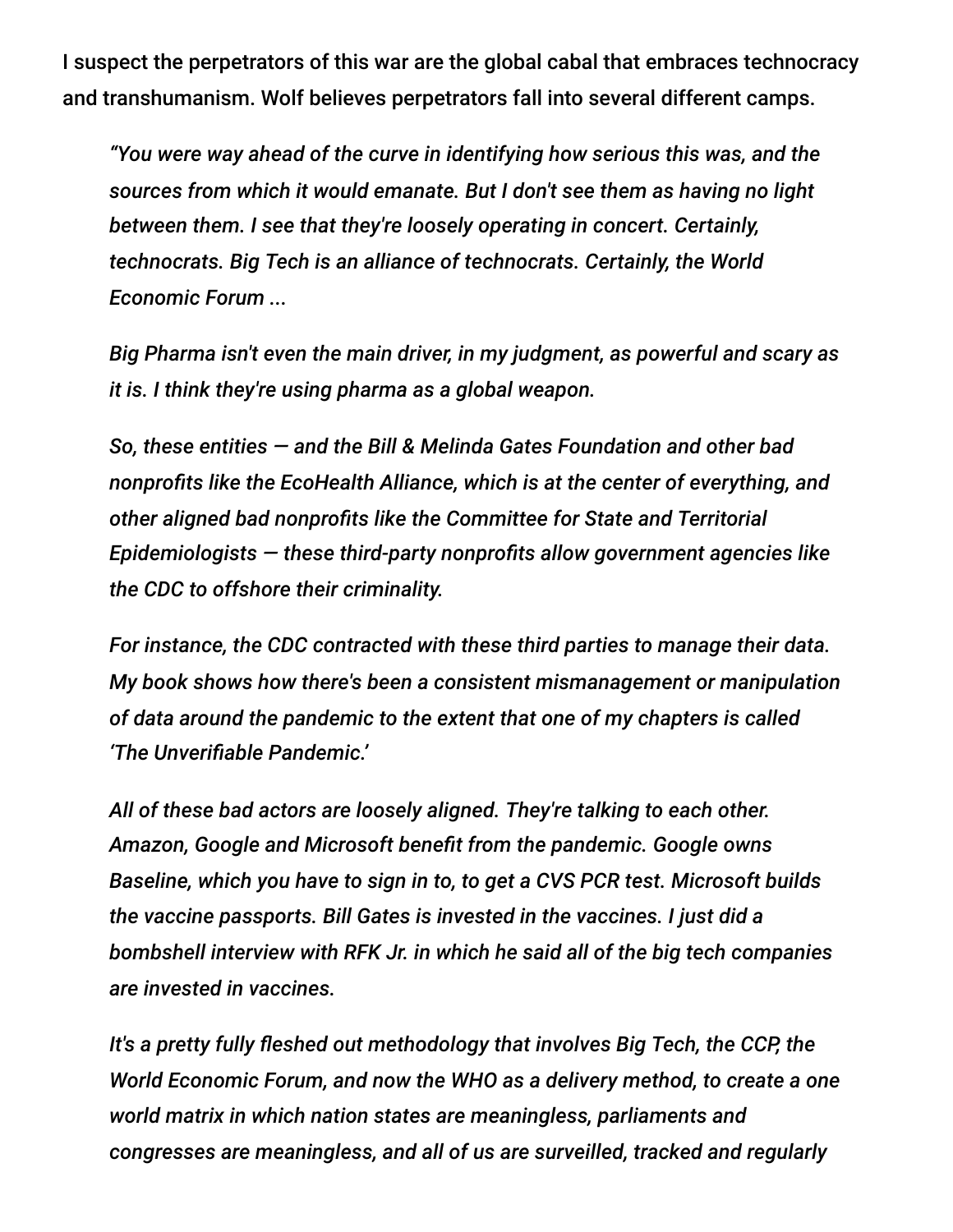*injected or forced to take whatever pill or treatment they want us to take in such a way as to make freedom a thing of the past.*

*And also in such a way as to harvest all of our data continually, which is gold for tech companies."*

## No Respect for Human Life

Ultimately, the perpetrators of this global war view human beings as a resource fit for harvest. Everything about us is up for grabs, including our DNA. Wolf's husband, Brian O'Shea, a highly-trained investigator who spent 12 years in military intelligence and the Special Forces, has evidence showing that by 2049, China wants to be the repository of all the world's DNA  $-$  the DNA of every human on the planet.

It's been rumored that the COVID nasal swabs may be sent back to a DNA repository in China. No one knows where they go, really. If this is true, what's the danger? Well, for starters, organ trafficking is a lucrative business in China, and now, startups are popping up everywhere to assess the health of your organs. Is it inconceivable to think they might be compiling databanks on potential organ sources?

*"These people have no respect for human life,"* Wolf says. *"I think these people will stop at nothing ... I mean there are new laws that have been passed that allow a newborn to be euthanized within a month after birth."*

## We Live in Unprecedented Times

According to professor Mattias Desmet, totalitarian regimes inevitably always selfdestruct. Because of this, one might be tempted to think that future "doomsday" predictions won't materialize, as the system can't survive long-term. However, we also must remember that by the time totalitarian regimes collapse, they've already killed tens of millions, and none of the previous ones had the technological advantages of the current system.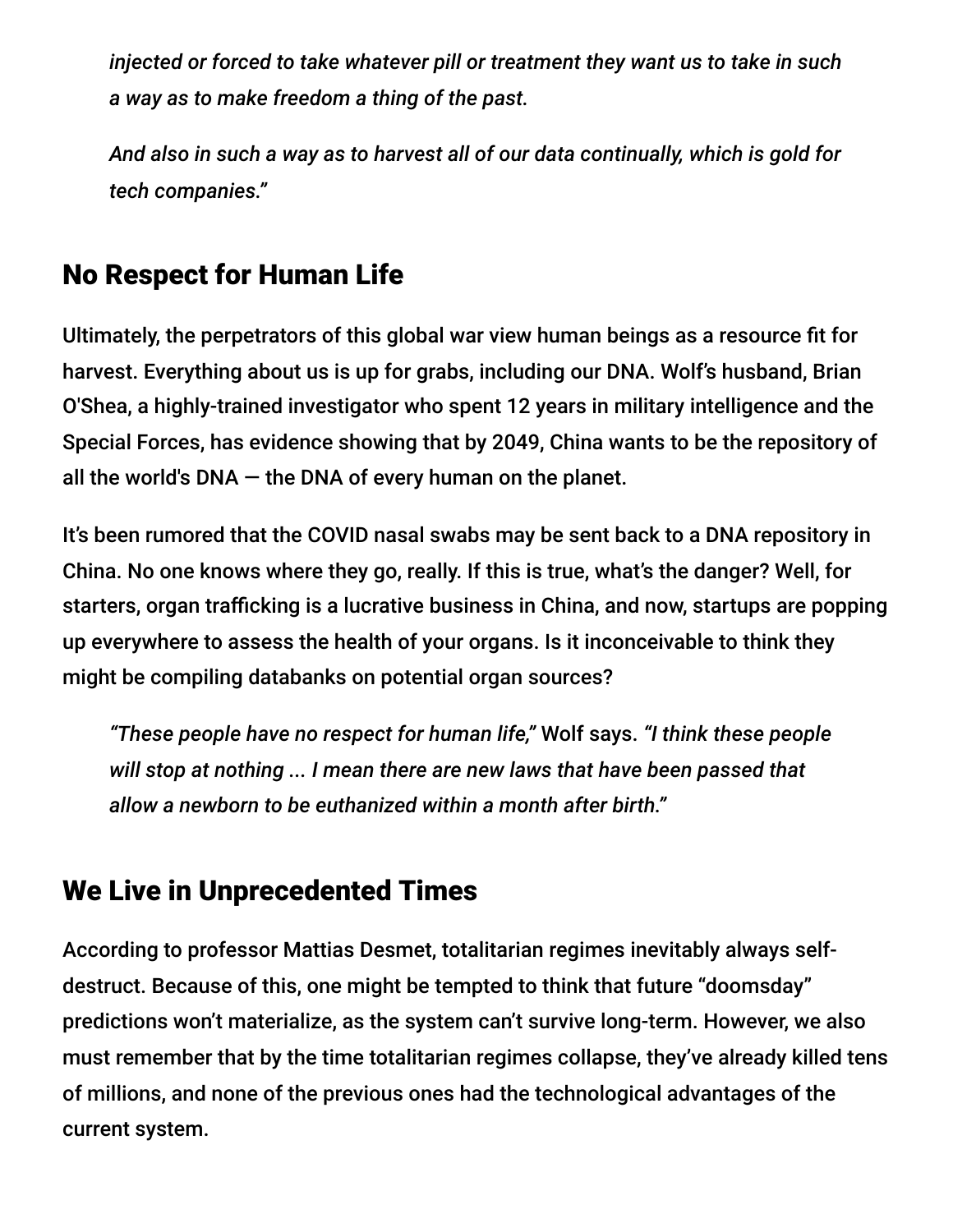The totalitarian regime being erected now could easily wipe out most of humanity before its ultimate demise. Wolf also questions whether some of the previous totalitarian regimes actually did collapse and die out. Klaus Schwab, founder of the World Economic Forum, for example, is a direct heir of Nazi eugenicists, and Bill and Melinda Gates are still carrying out Nazi eugenicists approaches.

Everywhere we look today, we see the Nazi mentality at work behind the scenes. So, the ideology that drove the Nazi regime did not vanish. It simply went underground. Wolf comments:

*"The way the World Economic Forum is trying to manage human beings descends from Nazism. And, as I've said elsewhere, I'm the granddaughter of woman who lost nine brothers and sisters to Nazis. So, I don't say this slightly, and don't take this out of context, but Nazism was too good an idea for it to be killed off in 1945, meaning it was too effective.*

*We're [now] seeing Nazi approaches to human life. The creation of a two-tier society, vaccinated vs. unvaccinated, life vs. unworthy of life. I've got a section in my book looking at the history of restrictions and how, always, restrictions on assembly, restrictions on commerce, restrictions on where Native Americans could travel, how they could trade, those always proceed theft of assets.*

*That's what's happening now to the whole world with lockdowns. All of humanity was restricted in advance of a massive theft of their assets. And that's going to continue unless we resist it. But no, I don't agree that totalitarian regimes self-destruct.*

*First of all, in the 20th century, they collapsed after massive death, starvation, and upheaval and suffering. But second of all, the holy Roman empire lasted for 800 years, and it was pretty totalitarian. They crucified people. It was pretty totalitarian.*

*Living in Palestine in Jesus' time, under the occupation of the Romans, that lasted for centuries. So, sure, if we've look 500 years or 800 years into the*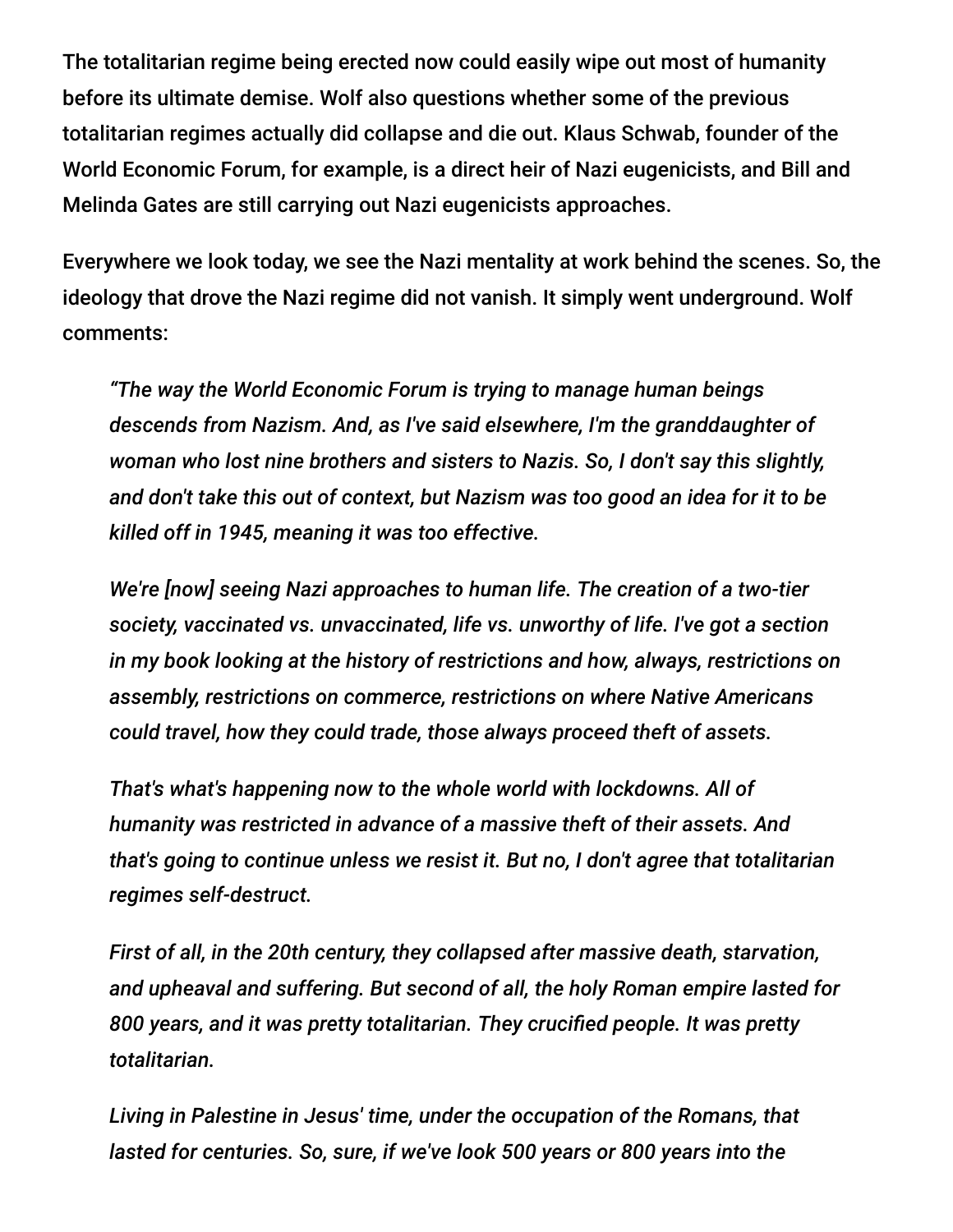*future, maybe the global totalitarianism that's being erected right now will have collapsed, but I don't think we should relax because of that.*

*There is another distinguishing factor that we have to take into account with this erection of totalitarianism globally compared with those in the past, and that's the role of artificial intelligence. AI now has the capability to tell the same story at the same time, around the world, at a scale that no human propagandists could ever match.*

*AI can take inputs from India about how people are receiving a propaganda message and adjust it. Or it can take inputs from people's behavior in real time, or the reactions on social media and adjust it. And people haven't even been informed about the extent to which AI can even tweak existing journalism.*

*For instance, every time you read the word 'Delta variant,' you would see in front of it the words 'highly transmissible.' And every time you saw the word 'myocarditis,' you would see in front of it, 'extremely rare.' That's AI, and that's happening all over the world with virtually all flows of communications.*

*So, people can be propagandized ... They can be hypnotized and lied to and an artificial reality could be created for them, conceptually, at a much more sophisticated level than human beings have ever accomplished."*

#### The One Thing the Technocrats Cannot Compete With

While the situation may seem hopeless, we must not give up hope, because hopelessness leads to inaction, and then we are guaranteed to lose everything. The one thing the technocrats' technology cannot compete with is the humane analog world, so that's where our greatest strength lies.

For example, no one can hack or surveil an in-person assembly, provided you don't have your cell phones on you. So, get into the habit of carrying your phone in a faraday bag, or leave it at home. Physical book stores, physical libraries, physical houses of worship,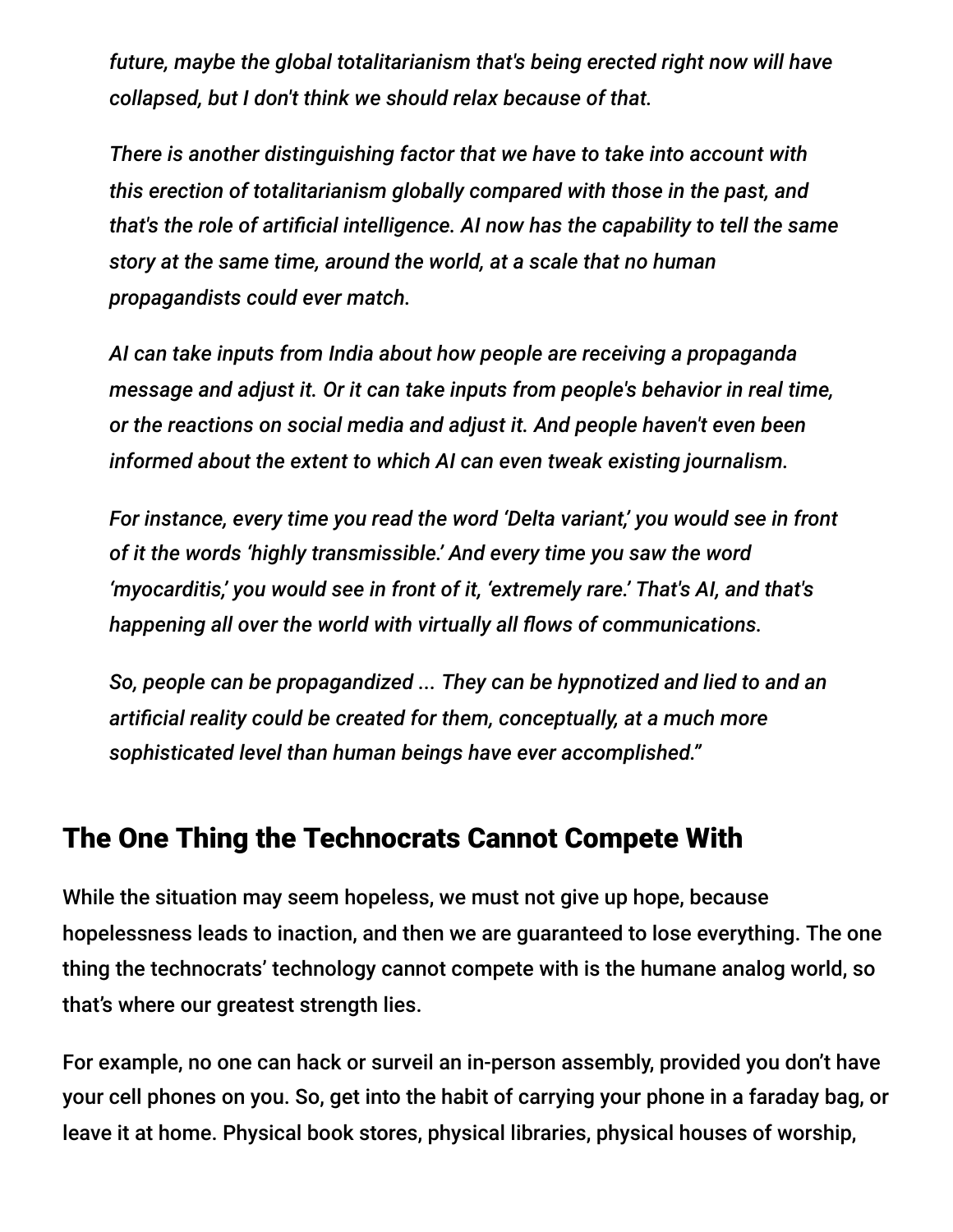physical money — none of those can be surveilled or tracked. Combustion engine cars as opposed to electric cars also cannot be tracked as easily or thoroughly.

*"I tell people to get off of digital technology,"* Wolf says. *"Most of the narratives around what COVID was doing were communicated to us by digital technology, by Google, Facebook and Twitter, which are deplatforming people like you and me and putting alarm signals everywhere.*

*But if you just count on your own lived experience, the bodies were not stacking up. I'm not saying it was a trivial public health problem. But if we had lived through 2020 to 2022, relying on human life experience, the stories our neighbors were telling us what we were hearing from our friends, we would've lived through a time in which there was a bad respiratory disease around, but not in which all human activity had to come to a close."*

### Wolf's Predictions for the Near Future

Almost universally, those aware of the facts and who are knowledgeable in this area agree that things are about to get far worse. The COVID pandemic was just the warmup, and right now we seem to be in a deceptive lull before the storm.

**<sup>66</sup> Our White House is captured by China. We have a**<br> **EXPLO THE MOVE SET ON THE SET ON A SET ON A SET ON A SET ON A SET ON A SET ON A SET ON A SET ON A SET ON A SET O puppet government ... If you look at the harms in the Pfizer documents ... this is a biological attack. The disruption of our food supplies is an attack. We are under occupation now. It's not going to happen in the future. We have to notice that we are already under occupation. ~ Naomi Wolf"**

We don't know when it's going to get worse. It could be next week. It could be two or three years. I don't know, but I think it's going to be sooner rather than later, so getting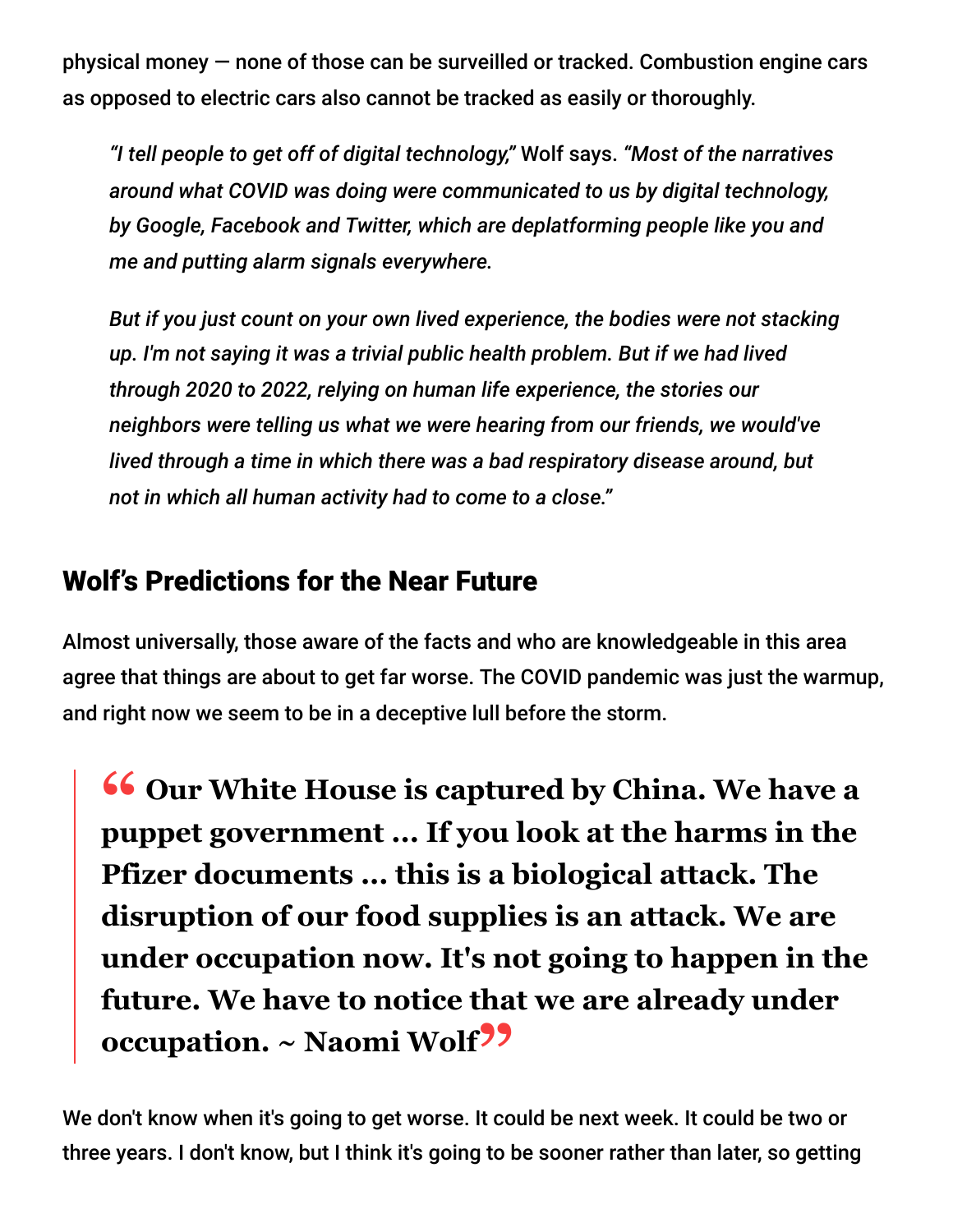prepared is an urgent necessity. Many also wonder what they should prepare for.

Food shortages? Famine? Power failures? Gas shortages? The breakdown of transportation and distribution of goods? The collapse of one or more fiat currencies? The collapse of the entire financial system? Cyber attacks? Nuclear war? Any and all of those are on the table.

*"Here's my sense of the immediate timeline — and I've been, unfortunately, right with every projection since I started making them, when this pandemic began,"* Wolf says.

*"The timeline is not good. November [2022] is going to be a very dangerous month in America. I mean, these people will stop at nothing and I'm literally afraid of a nuclear attack. I'm afraid the war in Ukraine will be the proxy or the rationale for an attack on the whole land. It'll be blamed on Russia, but it could be [done by] anyone.*

*I think we're even beyond a false flag right now in America because I thoroughly believe our White House is captured by China, that we have a puppet government ... I voted for the Biden administration — which is embarrassing given that they're committing treason — but they can't resist what China and the World Economic Forum want them to do.*

*If you look at the harms in the Pfizer documents ... this is a biological attack. The disruption of our food supplies is an attack. We are under occupation now. It's not going to happen in the future. We have to notice that we are already under occupation.*

*I used to be a political consultant. Every single thing that the Biden administration has done in terms of messaging and symbolism has served to lower the status of the United States internationally. Even little things like checking his watch three times at a military funeral. That's not an accident. Those things are highly scripted.*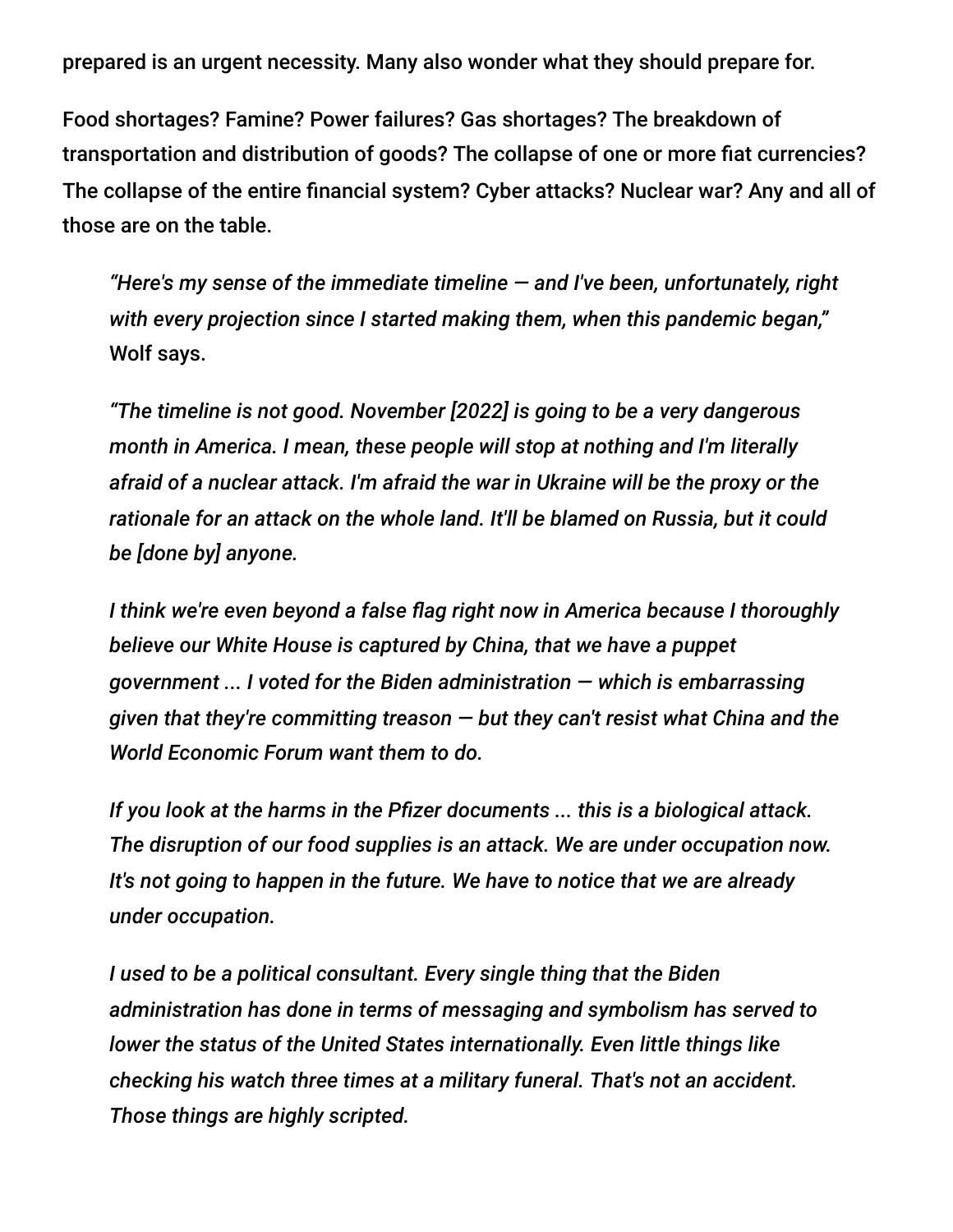*Over and over again, you can see an external hand dialing down the prestige and authority of the United States. The withdrawal from Afghanistan, that did nothing but trash our standing internationally. The point is, we have a captured White House and that's very dangerous, because it means the FDA may or may not let poisonous food reach our shelves.*

*The FDA turned a blind eye or colluded with unbelievable harms revealed in the Pfizer documents, so the FDA can't be trusted. The CDC can't be trusted. Basically, you can expect more and more disorienting narratives of confusing public events, more and more 'It's monkeypox, it's smallpox, it's tuberculosis,' to make you feel off kilter and panicked right up until November.*

*In November, I anticipate a giant crisis, which will have the effect of, 'It's not safe to leave your homes.' Everything is radioactive, or there's smallpox everywhere, or there are mass shooters on the loose. This will drive voters to vote by mail instead of in person.*

*I say this as a political consultant: There is no way these people are acting like there's going to be midterm [elections]. They're acting like there's never going to be accountability. There's never going to be investigations. They're never going to be impeached. So there will be no midterms. If I were to bet, I would bet the midterms will be dramatically compromised, if not taken off the table altogether, or made cursory.*

*I imagine we're going to see more and more gangs ... militias, and you don't know who they are. We're going to see more and more gangs wreaking havoc in inner cities, wreaking havoc with businesses ... We don't know who they are and their job will be to terrorize everyone ... and create the complete loosening of social bonds and the civil contract.*

*The defunding of the police is directly contributing to this. It's part of this process, and it's worked ... Along with that, there'll continue to be disruptions in the food supply, certainly disruptions in the energy grid and probably cyber attacks.*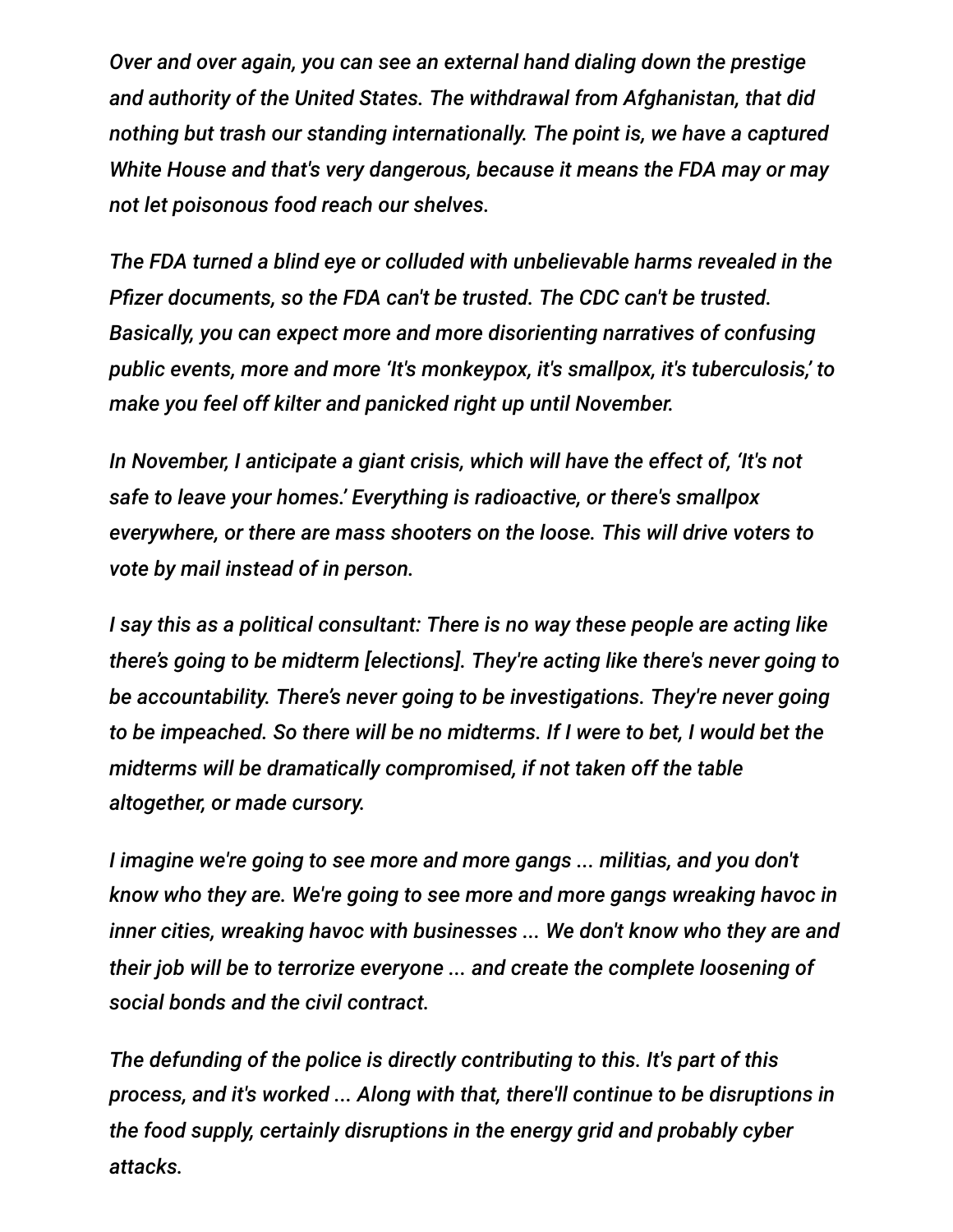*There's going to be parts of the country that are going to be in darkness or unable to communicate intermittently and that will add to our fear. All of this is going to play out around the world, and they're not going to stop.*

*A lot of it will play out this year, but not dramatically enough to elicit an effective counter reaction. And that's their goal. Having said that, there are many things that you can do. So, there's going to be a degradation around the world of the right to assembly. Parliaments will be told it's not safe to convene. You won't be able to see what parliament is doing. You won't be able to see what Congress is doing."*

## The Next Step, Historically

Going by the historical timeline of how a tyrannical regime takes over, the next step will involve a period when opposition leaders, civil rights leaders, outspoken journalists and editors will be arrested and taken to some unknown location. Many will simply be "disappeared." That's the point at which civil society just shuts down, even without a coup, because everyone's too afraid.

After that, mercenaries will show up to reimpose order, but they won't be our mercenaries. They'll be working on behalf of the enemy regime. At that point, the United States will formally cease to exist. The takeover will be complete.

As noted by Wolf, right now, "we're in a time of radical testing of our free will." If we don't wake up in sufficient numbers, the end result is already determined. Without pushback, it can't end any other way. Fortunately, "there's a robust grassroots resistance to this in the United States," Wolf says. "And, I can't believe I'm saying this, but the Second Amendment is the key to the U.S. having hope that other countries don't have."

# Recommendations Moving Forward

So, what can we do to prepare? How do we fight back? Regardless of where you are in the world, there's a lot you can do. The key to success is to focus the fight on the local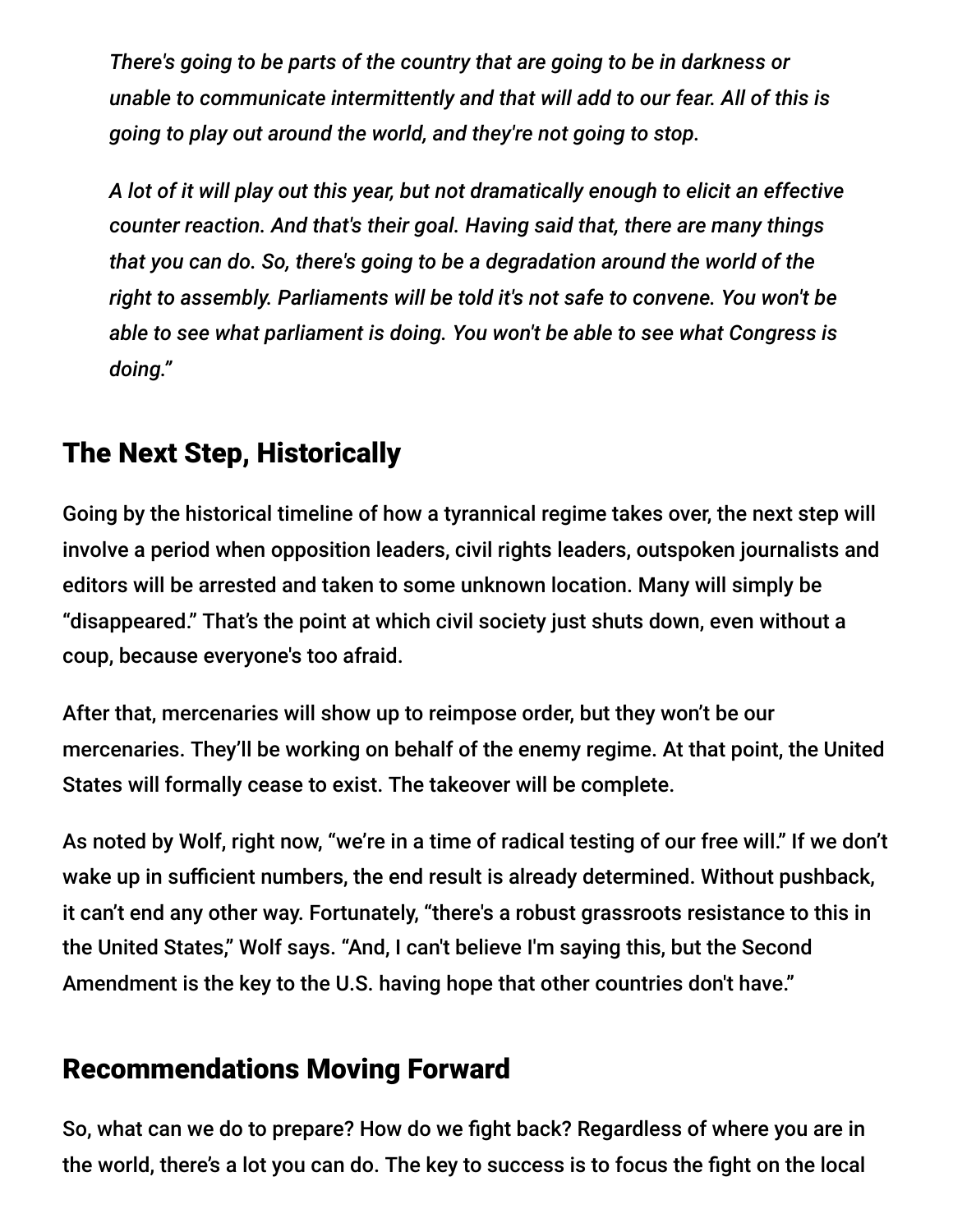and state level. There are also preparations you can (and need) to do on a personal level.

*"I'm learning marksmanship. I hate to say it, but this is where we're at,"* Wolf says. *"I'm a peaceful person. I hope no one takes this out of context, but you need to be able to defend your family. You need to be able to hunt. We are getting to that point. Even if you hate guns, now is the time to learn marksmanship and be comfortable with a weapon because you may need to kill for food."*

There's an educational curve when it comes to firearms — how to store, carry and clean them, for example — and you really need to engage in that if you've never had any training in that area.

Secondly, know where your food comes from. Make friends with farmers. Create or join a CSA with your neighbors. Learn how to grow some food. There's a steep learning curve there too. Next, prepare a plan for what to do if there's no electricity and/or digital communications.

"I tell people to print out their bank statements and asset statements because in The Great Reset, you should expect that there'll be some giant blitz and it'll all vanish," Wolf says. Make sure you have hardcopies of important documents, such as the deed for your home. If you can't produce it, expect the new regime to claim ownership.

Much can also be done on the state level. For example, in Florida, Gov. Ron DeSantis has stated he will not enforce the will of the World Economic Forum. The New Hampshire legislature has also passed a really good bill declaring that if the federal government passes an unconstitutional law, it will not be enforced in New Hampshire.

*"We have been very successful at DailyClout, state by state, mobilizing people to lobby their state representatives. But they have to pass laws fast, and show massive grassroots movement to not enforce the World Economic Forum diktats at the state level. And, our founders were such geniuses, because they set up our system so that states could do this,"* Wolf says.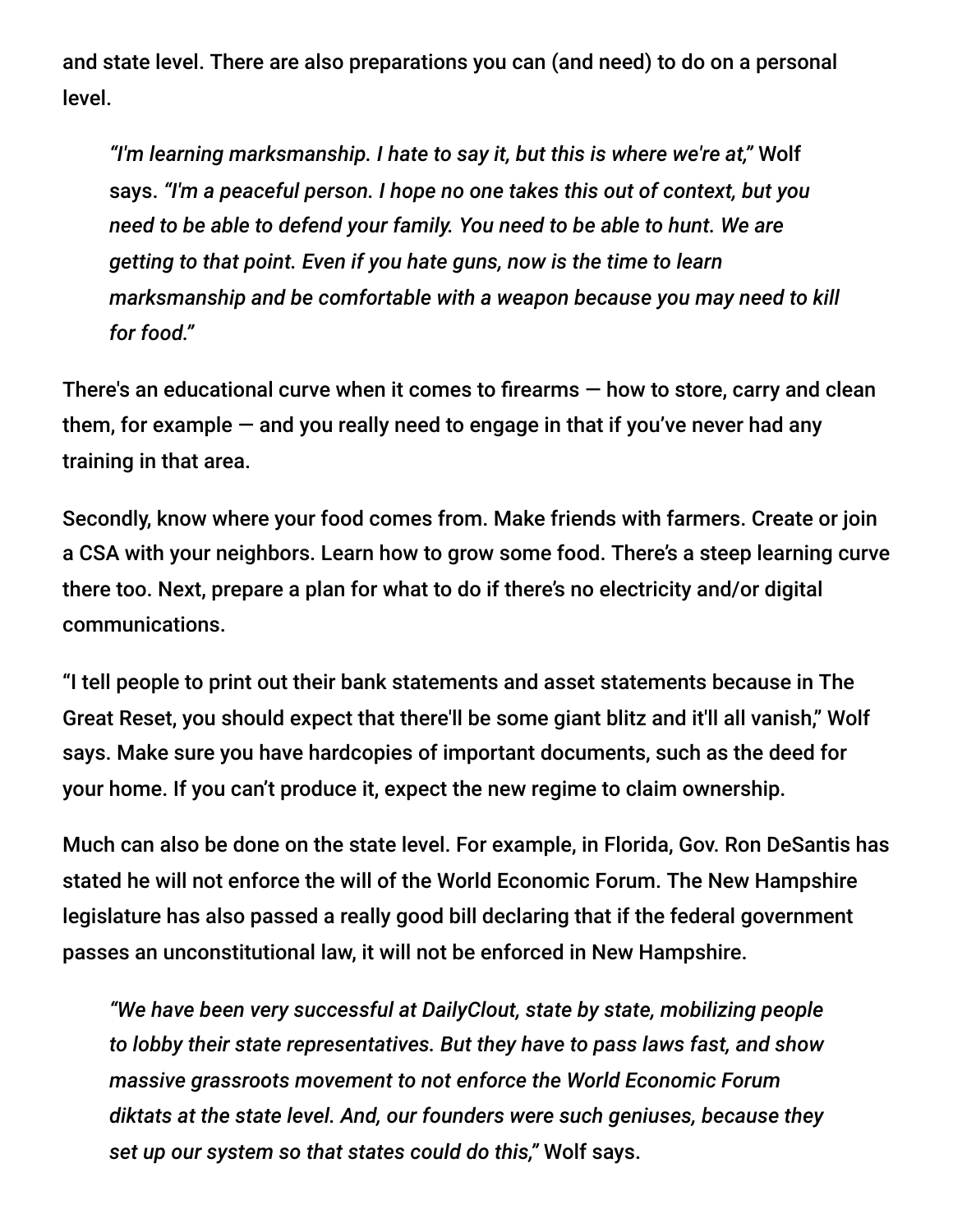Importantly, states must accept and be prepared to forgo federal funding and subsidies to retain their sovereignty. We need a new movement where institutions and local leadership publicly forswear any and all corruptible funding, be it from the CCP, the federal government, the WEF or anything else. These individuals and institutions must be willing to disclose the source of all funding, and reject any funds that might make them beholden to an enemy power.

### We Need to Build an Alternative Society

The ultimate goal right now is to begin creating a whole alternative civil society. A "reset," yes, but not the technocratic, transhumanist reset imagined by the globalists. We need to create uncorrupted science, uncorrupted journalism, uncorrupted medicine. We need governors, business leaders and heads of universities and so on to take a pledge to create uncorrupted institutions that are answerable to the people.

*"By showing people how the legislative process got corrupted and providing, on my site, DailyClout, the way to draft your own laws and pass your own laws, I am also providing people with very concrete ways to protect their liberties and to know what to do in the future,"* Wolf says.

*"And, I feel remiss if I didn't add, I personally had to give up my status as a media darling on the left, my friends, and my networks ... when I began to do real reporting on this pandemic and on the mRNA vaccines. We are in a time where people will have to decide, 'What am I here for on this planet?' Know that if you cling to lies, and you cling to your professional status, your children will live as slaves and so will you.*

*It's time to be brave, because if we're a little bit brave now, we don't have to be horrifically brave in the near future ... I also think we're in a massive spiritual moment, that we're in a biblical moment, and that there's a level of metaphysics over and above the material and the political assault on us in our reaction.*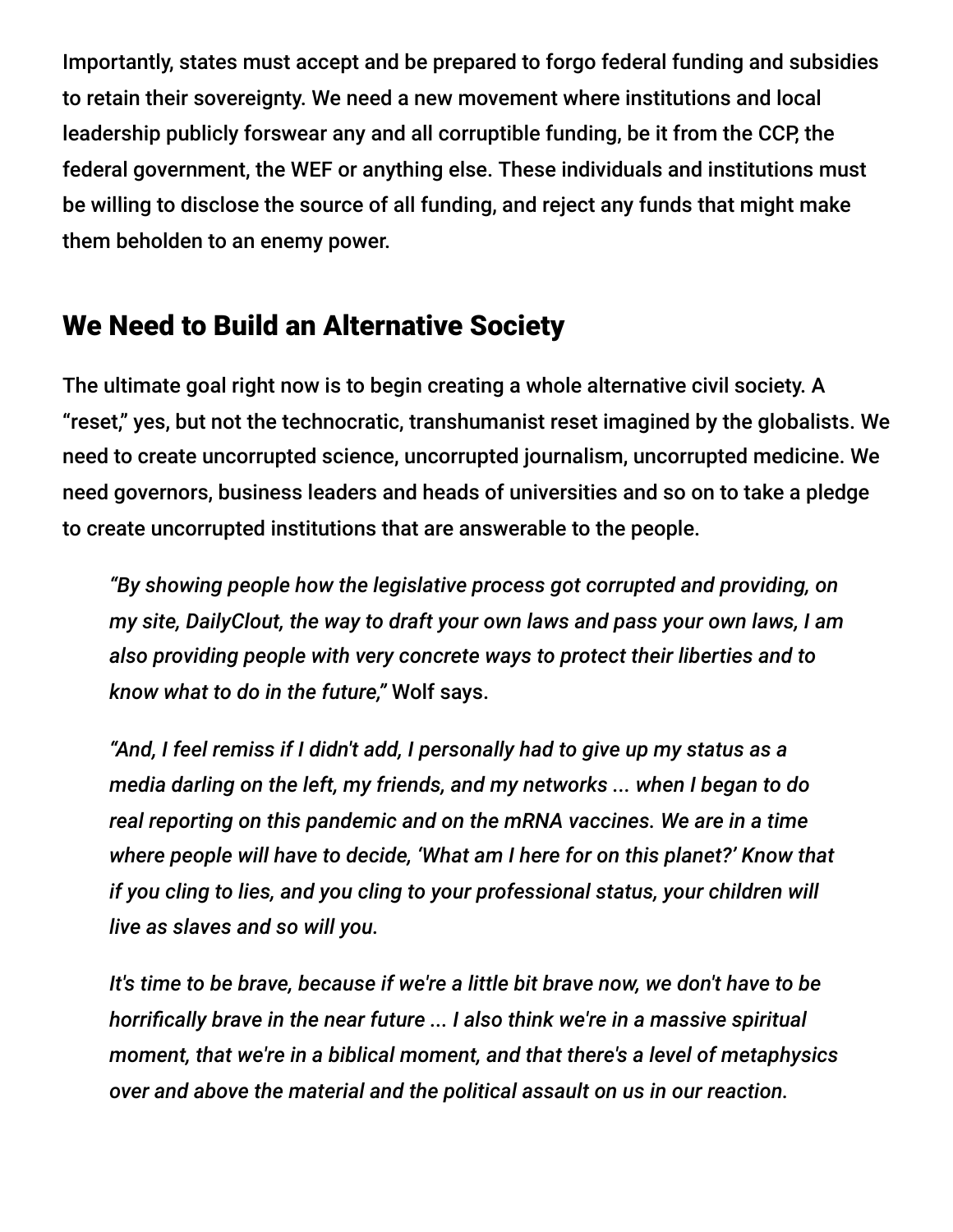*I'm just speaking for myself, but I do feel like this is part of the picture, the nature of the evil that is unfolded around us ... The way the mRNA vaccines target the fetus, target the amniotic membrane, target lactation, this is an evil beyond what Nazis could accomplish. This is an evil of a Miltonic scale.*

*I've looked at it from all sides, and I'm just going to say this, I can't account for it with purely human material processes. It's got an element of sophistication and scale and grandeur that really seems beyond the human to me, and to have an element of massive existential evil.*

*I'm Jewish, so we don't have a highly-developed notion of Satan, but the these seem to be malevolent forces that can accomplish things beyond what human beings can accomplish.*

*As a result, I have started to believe in God in a more literal way than I used to, because these malevolent forces seem to be directed at what is good. What is divine? The human face, which my tradition says is an image of God. The human body, which is made in God's image. Love, which is a manifestation of the divine according to many religious traditions. The family.*

*It's like all the things that are being targeted are what is divine about our human journey on this planet. I don't know where to go with that, except that it seems we're in a moment in which — in addition to all the other things we can do, and I'm just speaking for myself — I think we can pray.*

*We don't have the ability just as human beings to get out of this. It's too big. I believe that getting out of it requires an awakening that's massive. And, for myself anyway, asking for divine help has worked before."*

To learn more, be sure to pick up a copy of "**The Bodies of Others: The New [Authoritarians, COVID-19 and the War Against the Human](https://www.allseasonspress.com/the-bodies-of-others)**," and subscribe to the Daily Clout newsletter on **[Dailyclout.io](https://dailyclout.io/)**. You can also **[follow Wolf on GETTR](https://gettr.com/user/drnaomirwolf)**.